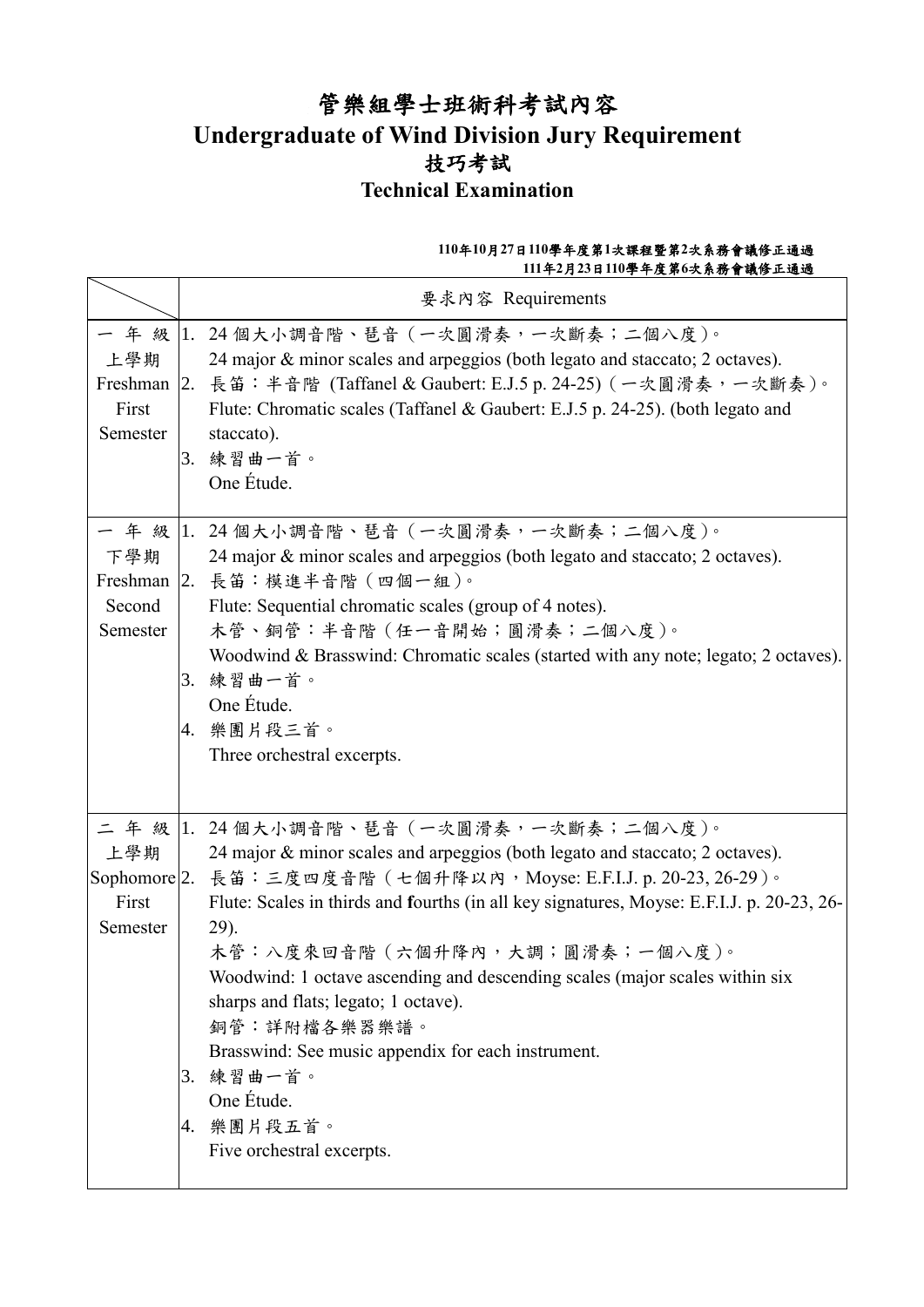|                                                                                              | 二 年 級  1. 24個大小調音階、琶音(一次圓滑奏,一次斷奏;二個八度)。                                                           |  |  |  |
|----------------------------------------------------------------------------------------------|---------------------------------------------------------------------------------------------------|--|--|--|
| 下學期                                                                                          | 24 major & minor scales and arpeggios (both legato and staccato; 2 octaves).                      |  |  |  |
|                                                                                              | Sophomore 2. 長笛:六度、七度、八度音階 (Moyse: M.N.Q.R.U.V. p.32-35, 38-41, 44-47)。                           |  |  |  |
| Second                                                                                       | Flute: Scales in sixths, sevenths and octaves (Moyse: M.N.Q.R.U.V. p.32-35, 38-41,                |  |  |  |
| Semester                                                                                     | $44-47$ ).                                                                                        |  |  |  |
|                                                                                              | 木管:三度音程音階 (四個升降內,大調;一次圓滑奏,一次斷奏;二個八                                                                |  |  |  |
|                                                                                              | 度)。                                                                                               |  |  |  |
|                                                                                              | Woodwind: Scales in thirds (major scales within four sharps and flats; 2 octaves).                |  |  |  |
|                                                                                              | 銅管:詳附檔各樂器樂譜。                                                                                      |  |  |  |
|                                                                                              | Brasswind: See music appendix for each instrument.                                                |  |  |  |
|                                                                                              | 3. 練習曲一首。<br>One Étude.                                                                           |  |  |  |
|                                                                                              | 4. 樂團片段五首。                                                                                        |  |  |  |
|                                                                                              | Five orchestral excerpts.                                                                         |  |  |  |
|                                                                                              | 三年級 1.24個大小調音階、琶音 (一次圓滑奏,一次斷奏;二個八度)。                                                              |  |  |  |
| 上學期                                                                                          | 24 major & minor scales and arpeggios (both legato and staccato; 2 octaves).                      |  |  |  |
| Junior                                                                                       | 2. 長笛: (Moyse: A.E.I.M.Q.U. p. 2-6)。                                                              |  |  |  |
| First                                                                                        | Flute: (Moyse: A.E.I.M.Q.U. p. 2-6).                                                              |  |  |  |
| Semester                                                                                     | 木管:三度音程音階 (六個升降內,大調;一次圓滑奏,一次斷奏;二個八                                                                |  |  |  |
|                                                                                              | 度)。                                                                                               |  |  |  |
|                                                                                              | Woodwind: Scales in thirds (major scales within six sharps and flats; both legato and             |  |  |  |
|                                                                                              | staccato; 2 octaves).                                                                             |  |  |  |
|                                                                                              | 銅管:詳附檔各樂器樂譜。                                                                                      |  |  |  |
|                                                                                              | Brasswind: See music appendix for each instrument.                                                |  |  |  |
|                                                                                              | 3. 樂團片段五首 (木管建議第二項樂器)。                                                                            |  |  |  |
|                                                                                              | Five orchestral excerpts. (woodwind major is encouraged to perform second family                  |  |  |  |
|                                                                                              | instrument).                                                                                      |  |  |  |
|                                                                                              | 三年級 1. 無伴奏作品一首,需背譜。                                                                               |  |  |  |
| 下學期                                                                                          | One solo work, performed by memory.                                                               |  |  |  |
| Junior                                                                                       | 2. 樂團片段五首 (木管建議第二項家族樂器)。                                                                          |  |  |  |
| Second                                                                                       | Five orchestral excerpts. (woodwind major is encouraged to perform second family                  |  |  |  |
| Semester                                                                                     | instrument).                                                                                      |  |  |  |
|                                                                                              | 附註一:音階琶音類技巧皆以 ー120 之速度為標準。                                                                        |  |  |  |
|                                                                                              | NOTE 1: Scales and arpeggios should be performed in $J = 120$ .                                   |  |  |  |
|                                                                                              | 附註二:練習曲及樂團片段不得重覆,不需背譜。                                                                            |  |  |  |
| NOTE 2: Etudes and orchestral excerpts should not be repeated, memorization is not required. |                                                                                                   |  |  |  |
|                                                                                              | 附註三:考試時需將標示作曲家及曲名之所有樂團片段印製整齊,整理成份交給評審,佔總<br>分5分。                                                  |  |  |  |
|                                                                                              | NOTE 3: Well-prepared the orchestral excerpts with composers and titles written on scores will be |  |  |  |
|                                                                                              | graded 5 points of the final grade.                                                               |  |  |  |
|                                                                                              | 附註四:技巧考試占總成績之30%,期末補考仍未通過者每項扣總分10分,無伴奏作品<br>扣總分20分,至多扣總分30分。                                      |  |  |  |
|                                                                                              | NOTE 4: Technical exams will be graded 30% of the final grade. Student who does not pass the      |  |  |  |
| make-up evaluation will be deducted 10 points from the final grade (solo work deducted       |                                                                                                   |  |  |  |
|                                                                                              | 20 points), total up to 30 points.                                                                |  |  |  |
|                                                                                              |                                                                                                   |  |  |  |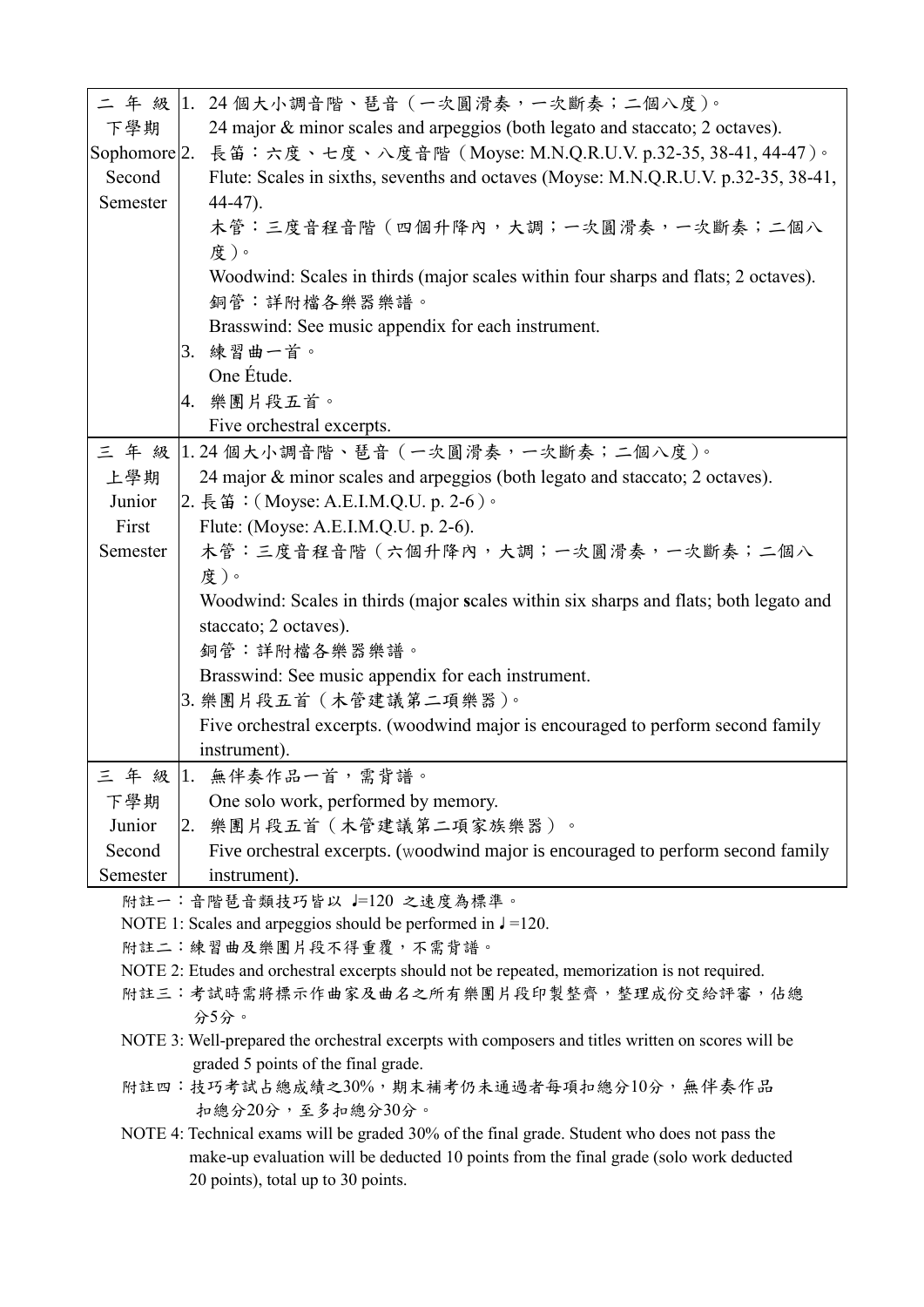## 管樂組學士班術科考試內容 **Undergraduate of Wind Division Jury Requirement** 學期考試 **Final Examination**

### **110**年**10**月**27**日**110**學年度第**1**次課程暨第**2**次系務會議修正通過 **111**年**2**月**23**日**110**學年度第**6**次系務會議修正通過

|           | 上下學期 First/Second Semester                                                               |  |  |  |  |
|-----------|------------------------------------------------------------------------------------------|--|--|--|--|
|           | 一 年 級  巴洛克時期或古典樂派之單一樂章。                                                                  |  |  |  |  |
| Freshman  | One movement of Baroque or Classical works.                                              |  |  |  |  |
| 二年级       | 浪漫樂派之快板、慢板樂章各一;或具快慢速度段落之單樂章樂曲。                                                           |  |  |  |  |
|           | Two movements with contrasting tempi from one Romantic work; or a single                 |  |  |  |  |
| Sophomore | movement work with both fast and slow sections.                                          |  |  |  |  |
|           | 木管:10分鐘以上之完整樂曲,不限樂派。                                                                     |  |  |  |  |
|           | $\equiv$ 4 $\&$ Woodwind: One complete work composed in any period, at least 10 minutes. |  |  |  |  |
| Junior    | 銅管:8分鐘以上完整樂曲,不限樂派。                                                                       |  |  |  |  |
|           | Brasswind: One complete work composed in any period, at least 8 minutes.                 |  |  |  |  |
| 四年级       | 20分鐘以上,至少二首不同樂派之完整樂曲或畢業製作。                                                               |  |  |  |  |
| Senior    | At least 2 complete works in different periods, at least 20 minutes.                     |  |  |  |  |
| 副<br>俢    | 自選曲一首。                                                                                   |  |  |  |  |
| Minor     | One work by self-choice.                                                                 |  |  |  |  |

附註一:以上曲目不得重覆,重覆部分不予計分。

NOTE 1: Repeated repertoire will not be graded.

附註二:均需背譜,未背譜部分依比例扣考試總成績50%

NOTE 2: All music should be performed by memory, or will be deducted 50% in proportion from the final grade.

- 附註三:曲目不符部分依比例扣考試總成績30%
- NOTE 3: Repertoire failed to meet the requirement will be deducted 30% in proportion from the final grade.
- 附註四:薩克斯風不限樂派。
- NOTE 4: Saxophone repertoire can be chosen from any period.

| 畢業製作           | 曲目總長40-50分鐘,至少二首不同樂派之完整樂曲。                                                 |
|----------------|----------------------------------------------------------------------------|
| Senior Recital | The length of music is between 40-50 minutes. At least 2 complete works in |
|                | different periods.                                                         |

附註一:至少半場以上之曲目需背譜,未達半場部分依比例扣考試總成績50%

NOTE 1: At least half of the repertoire should be performed by memory, or will be deducted 50% in proportion from the final grade.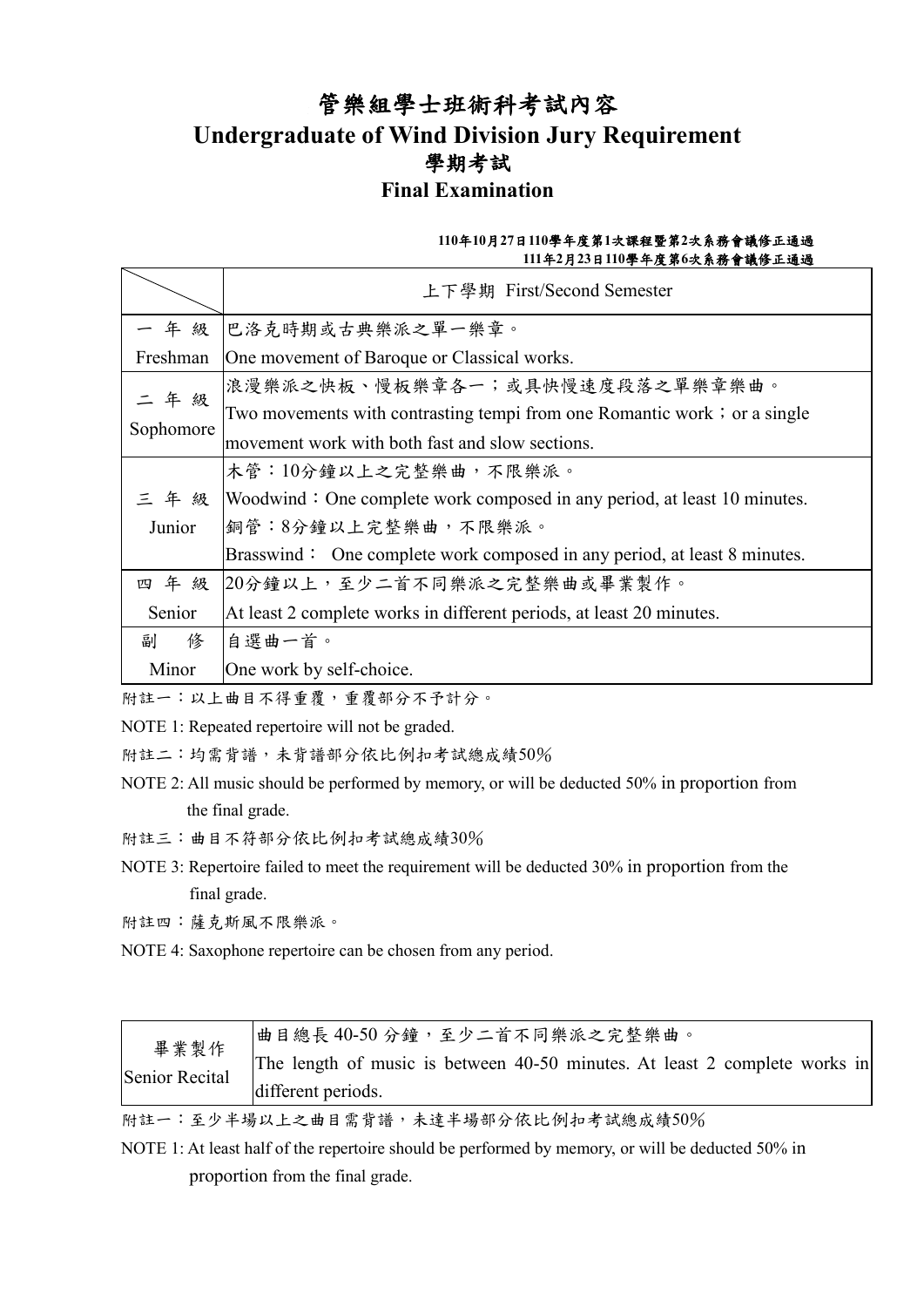### 管樂組碩士班術科考試內容 **Graduate of Wind Division Jury Requirements** 學期考試 **Final Examination**

### **110**年**10**月**27**日**110**學年度第**1**次課程暨第**2**次系務會議修正通過 **111**年**2**月**23**日**110**學年度第**6**次系務會議修正通過

| 碩士一年級 上學期<br>First year of Master<br><b>First Semester</b>   | 15分鐘以上,至少二首不同樂派之完整樂曲。<br>At least 2 complete works in different periods, at least 15 minutes. |
|--------------------------------------------------------------|-----------------------------------------------------------------------------------------------|
| 碩士一年級 下學期<br>First year of Master<br><b>Second Semester</b>  | 20分鐘以上,至少三首不同樂派之完整樂曲。<br>At least 3 complete works in different periods, at least 20 minutes. |
| 碩士二年級 上學期<br>Second year of Master<br><b>First Semester</b>  | 20分鐘以上,至少三首不同樂派之完整樂曲。<br>At least 3 complete works in different periods, at least 20 minutes. |
| 碩士二年級 下學期<br>Second year of Master<br><b>Second Semester</b> | 20分鐘以上,至少三首不同樂派之完整樂曲。<br>At least 3 complete works in different periods, at least 20 minutes. |

附註一:以上曲目不得重覆,重覆部分不予計分。

- NOTE 1: Repeated repertoire will not be graded.
- 附註二:均需背譜,未背譜部分依比例扣考試總成績50%
- NOTE 2: All music should be performed by memory, or will be deducted 50% in proportion from the final grade.
- 附註三:曲目不符部分依比例以考試總成績扣30%
- NOTE 3: Repertoire failed to meet the requirement will be deducted 30% in proportion from the final grade.
- 附註四:音樂會完成後,寫作論文之學期可以論文相關樂曲考試,長度不拘。
- NOTE 4: Student who completed the recital can perform the repertoire related to the dissertation in the final jury, with no limit on the length of music.

附註五:音樂會當學期不須考試。

NOTE 5: No jury is required in the current semester after the recital.